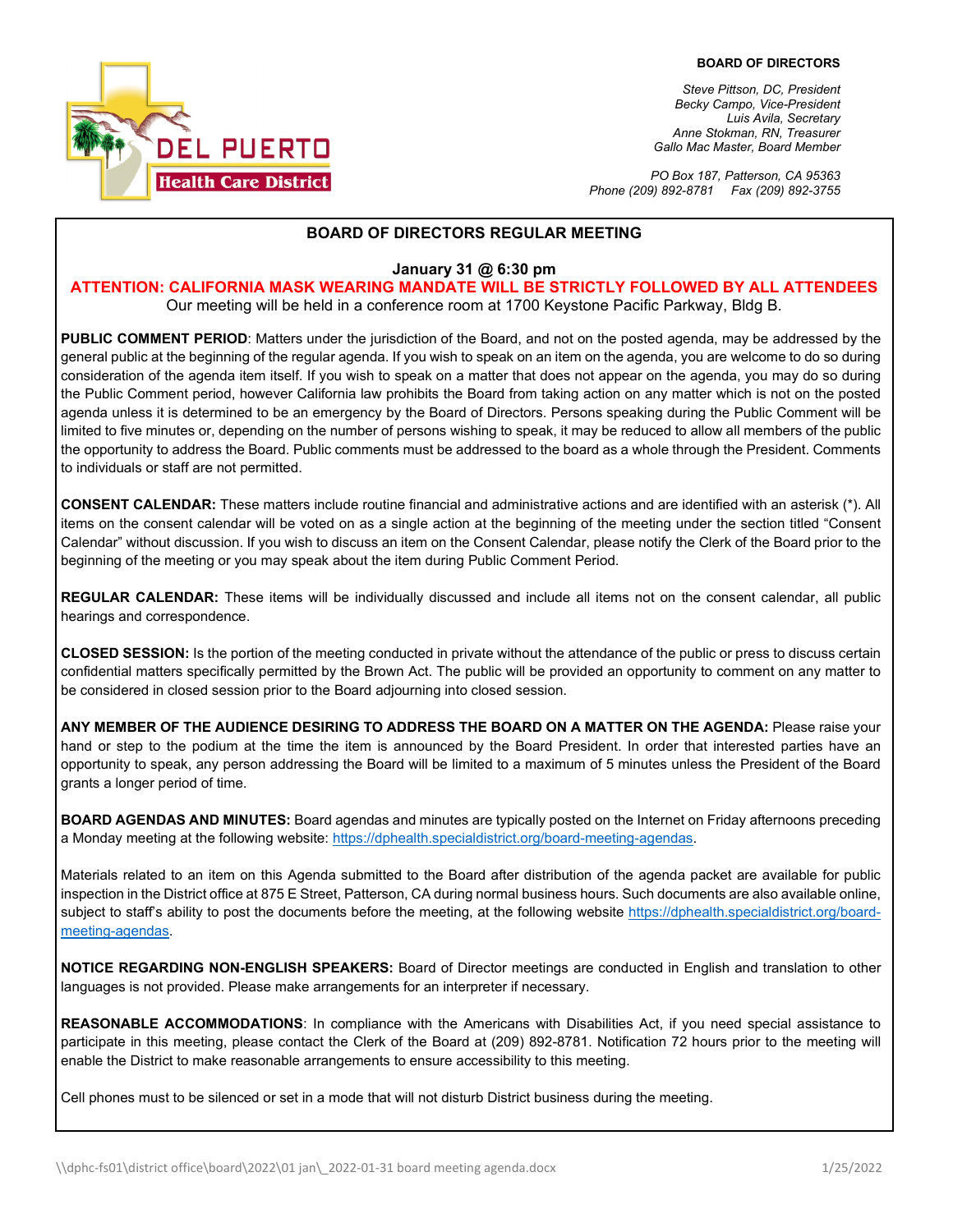# **Del Puerto Health Care District Board of Directors January 31, 2022 Board Meeting Agenda Page 2 of 3**

### 1. **Call to Order**

2. **Pledge of Allegiance** 

## 3. **Board of Directors Roll Call**

### 4. **Reading of the** *Draft* **Mission Statement**

*"The District's primary mission is to deliver quality, personalized, and compassionate health care and build partnerships that expand healthcare services for our West Side communities."*

- 5. **Public Comment Period** *[Members of the public may address the Board on any issues on the Consent Calendar and items not listed on the agenda that are within the purview of the District. Commends on matters that are list on the agenda may be made at the time the Board is considering each item. Each speaker is allowed a maximum of five minutes. Board members may not comment or acting on items not on the agenda.]*
- 6. **Declarations of Conflict** *[Board members disclose any conflicts of interest with agenda items]*

## 7. **Approval of Agenda Action**

*[\*Directors may request any consent calendar item be moved to regular calendar or change the order of the agenda items.]*

- 8. **Public Hearing #3 – Election Districting** *[discuss and revise the draft maps; discuss the election sequence]*
	- A. Presentation by Consultant Jeff Tilton, PhD, National Demographics Corporation
	- B. Public Comments
	- C. Board Comments
	- D. Next Public Hearing Date February 28, 2022

## 9. **Consent Calendar\*** *[Routine committee reports, minutes, and non-controversial items]* **Action**

- A. \*Approve Board Meeting Minutes October 25, 2021
- B. \*Accept Finance Committee Minutes Sep 22, 2021; Oct 27, 2021; Nov 17, 2021; Dec 15, 2021
- C. \*Accept Financial Reports Sep 30, 2021; Oct 31, 2021; Nov 30, 2021; Dec 31, 2021
- D. \*Resolution 2022-01 Option to Continue Use of Emergency Meeting Protocols
- E. \*Authorize Letter of Intent to Purchase 2023 Ambulance Chassis
- F. \*Approve 2022 Regular Board Meeting Calendar

#### 10. **Regular Calendar**

| A. *Any Consent calendar items moved to regular calendar                                     | <b>Action</b> |
|----------------------------------------------------------------------------------------------|---------------|
| B. Board Officer Nominations and Elections                                                   | <b>Action</b> |
| C. 2022 Banking Authorizations Resolution                                                    | <b>Action</b> |
| D. 2022 Finance Committee Member Nomination and Appointment                                  | <b>Action</b> |
| E. 2022 Representative to WSHCTF Nomination and Appointment                                  | <b>Action</b> |
| F. Selection of Investment Broker                                                            | <b>Action</b> |
| G. Payoff of Keystone C Loan                                                                 | <b>Action</b> |
| H. Creation of Municipal Advisor Ad Hoc Committee; Nomination and Appointment of 2 Directors | <b>Action</b> |
| Review and Acceptance of FY 2020-21 Audited Financial Statement                              | <b>Action</b> |
| J. 2022 DPHC Foundation Trustee from Board of Directors Nomination and Appointment           | <b>Action</b> |